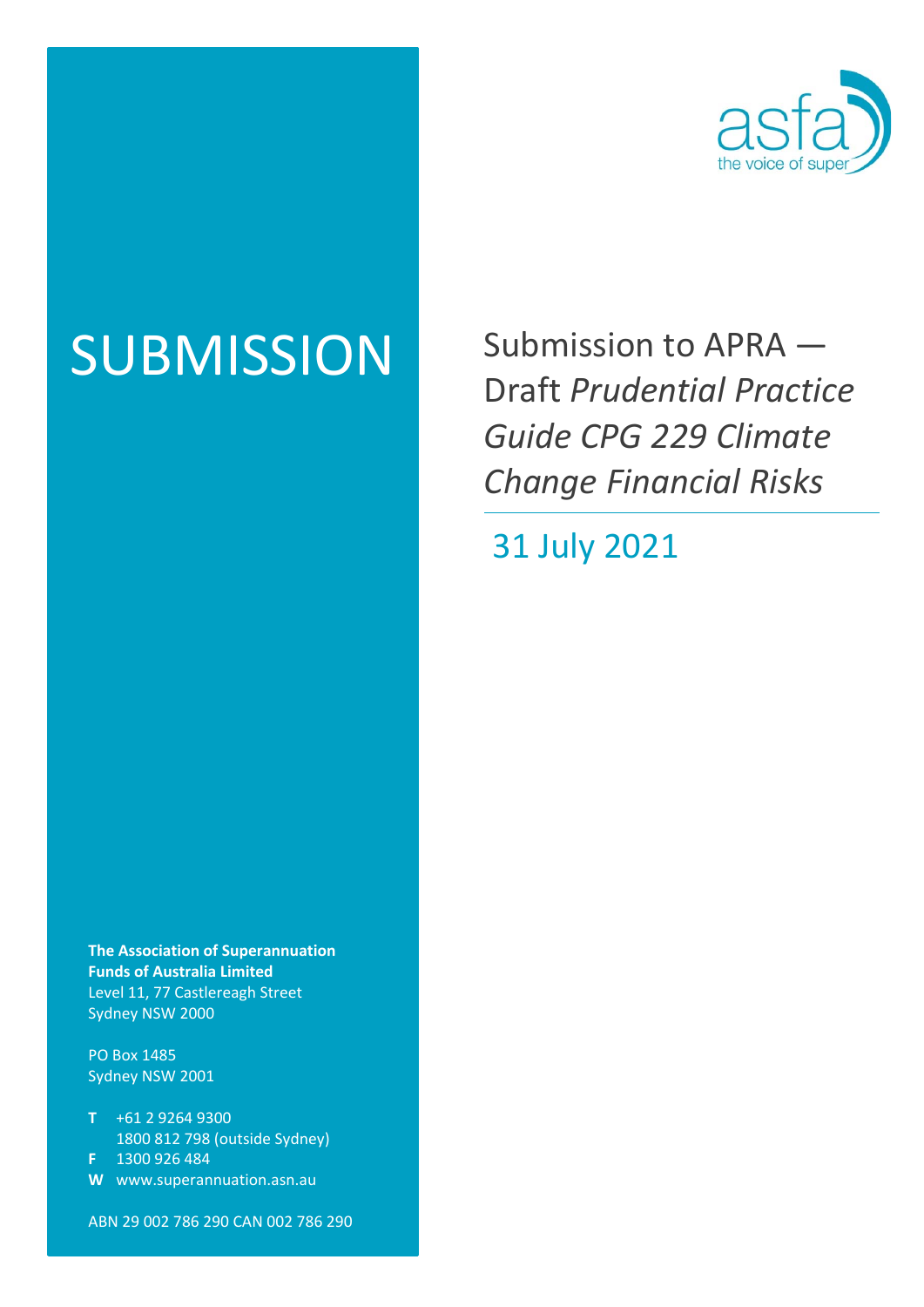File: 2021/19

**General Manager, Policy Development Policy and Advice Division Australian Prudential Regulation Authority** 

Via email: PolicyDevelopment@apra.gov.au

31 July 2021

Dear Sir/Madam

#### Draft Prudential Practice Guide on Climate Change Financial Risks CPG 229

The Association of Superannuation Funds of Australia (ASFA) is pleased to provide this submission in response to the draft Prudential Practice Guide on Climate Change Financial Risks CPG 229.

### **About ASFA**

ASFA is a non-profit, non-political national organisation whose mission is to continuously improve the superannuation system, so all Australians can enjoy a comfortable and dignified retirement. We focus on the issues that affect the entire Australian superannuation system and its \$3 trillion in retirement savings. Our membership is across all parts of the industry, including corporate, public sector, industry and retail superannuation funds, and associated service providers, representing almost 90 per cent of the 16.5 million Australians with superannuation.

If you have any queries or comments in relation to the content of our submission, please contact Senior Policy Advisor, on or by emai

**Yours sincerely** 

Director - Policy Operations, Member Engagement & External Relations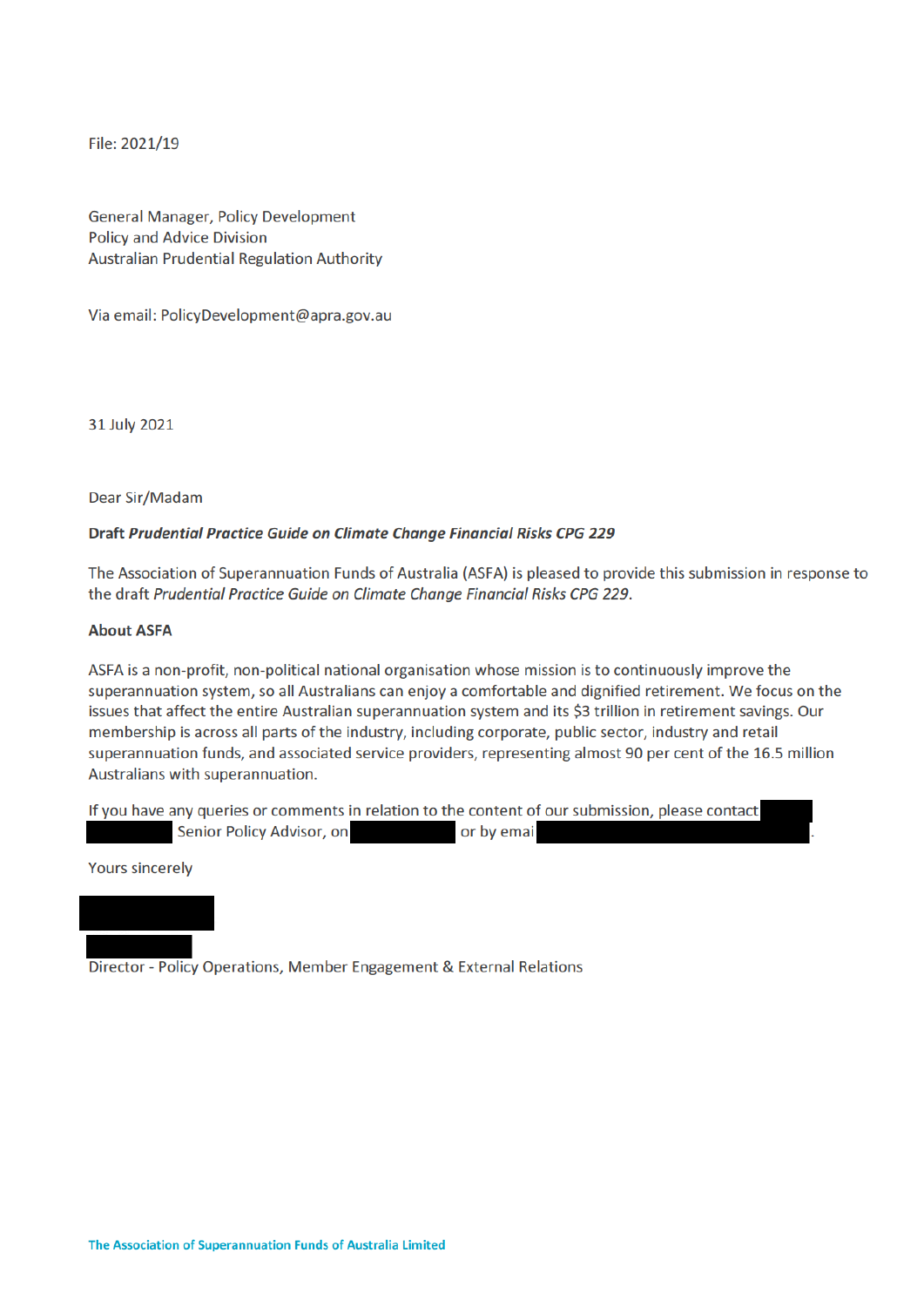# Specific comments

Overall, ASFA is pleased to see APRA providing its first formal guidance dedicated entirely to climate change risks. There are some concerns, however, about the level of guidance provided in CPG 229. It would be useful for the industry to have additional detail in order to ensure there is clarity about APRA's expectations.

# **Global regulation, climate change & APRA**

Internationally, there has been much progress in how climate related financial risk is considered and measured. Of relevance is the Financial Stability Board's (FSB) recent release of a roadmap to address climate‐related financial risks. The roadmap was prepared in consultation with standard‐setting bodies and other international bodies. To help ensure consistency between Australian practices and international practices, ASFA recommends CPG 229 align with the FSB's roadmap as much as possible.

# **Mandatory framework‐aligned disclosure on climate change risk**

While CPG 229 notes that the framework established by the FSB's Task Force on Climate‐related Financial Disclosures (TCFD) is a 'sound basis for producing information that is useful for an institution's stakeholders', it does not make clear exactly what APRA's expectations are in relation to entities' disclosure of climate change risks and whether these expectations are aligned (or not) with a particular disclosure framework (e.g. TCFD). Additionally, climate change risk disclosure is not mandatory.

ASIC also strongly encourages listed companies with material exposure to climate change to consider reporting voluntarily under the TCFD framework but does not make it mandatory.

RSE licensees are responsible for holding and investing the assets of superannuation members to secure and maximise their retirement savings. Part of that responsibility includes understanding risks, including climate change risk, associated with particular investments and managing that risk. Although RSE licensees must understand and manage climate change risk in order to protect the long‐term value of superannuation fund members' retirement savings, this task is made more difficult if there are inconsistencies and gaps in what businesses disclose in relation to climate change risk. These inconsistencies are due, in part, to the lack of mandatory framework for climate change risk disclosure.

ASFA also notes that APRA's February 2020 letter to all APRA‐regulated entities in relation to understanding and managing the financial risks of climate change stated that there was a 'need to address the climate change data deficit' that needs to be tackled through, amongst other things, 'disclosure of market-useful information'.

If TCFD is the disclosure framework that regulators identify as having the most value in relation to understanding climate change risk, it would be worthwhile considering making the transition to a mandatory TCFD‐aligned disclosure framework for Australian businesses. Having mandatory reporting expectations that are consistent with international practice will help create administrative and compliance efficiencies both for organisations that need to disclose climate change risks, but also organisations that use these disclosures to make decisions (such as RSE licensees).

# **Governance and RSE licensees**

Although CPG 229 makes mention of prudential standards CPS 220, SPS 220, CPS 510 and SPS 510, no mention is made of SPS 530 Investment Governance. While ASFA understands that APRA will be consulting on proposed changes to SPS 530 and SPG 530, SPS 530 is a cornerstone for RSE licensees' when making